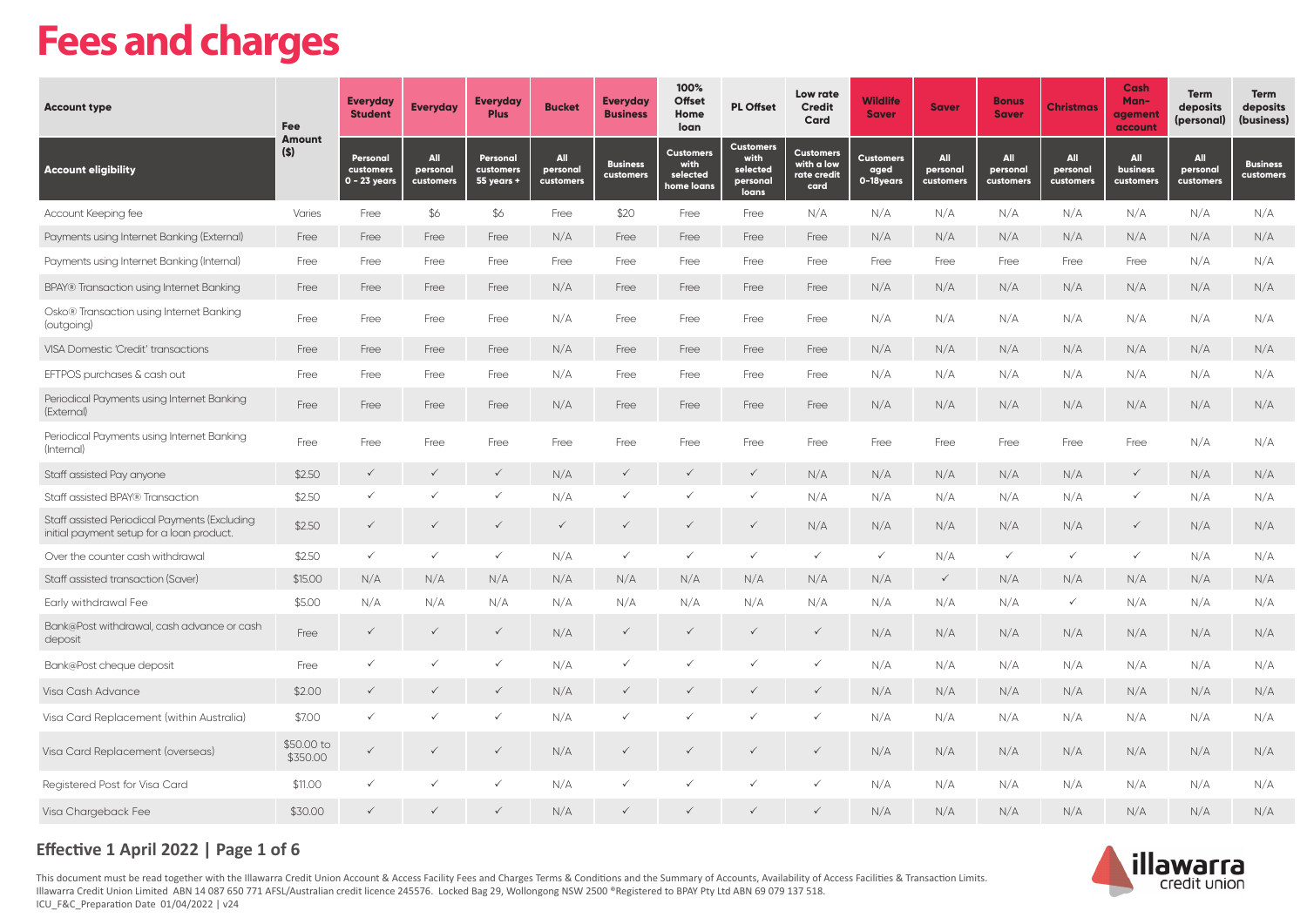# **Fees and charges**

| <b>Account type</b>                                          | Fee<br>Amount | <b>Everyday</b><br><b>Student</b>     | <b>Everyday</b>              | <b>Everyday</b><br><b>Plus</b>      | <b>Bucket</b>                | <b>Everyday</b><br><b>Business</b> | 100%<br><b>Offset</b><br>Home<br>loan              | <b>PL Offset</b>                                          | Low rate<br><b>Credit</b><br>Card                     | <b>Wildlife</b><br><b>Saver</b>       | <b>Saver</b>                 | <b>Bonus</b><br><b>Saver</b> | <b>Christmas</b>             | <b>Cash</b><br>Mnag-<br>ament<br>account | <b>Term</b><br>deposits<br>(personal) | <b>Term</b><br>deposits<br>(business) |
|--------------------------------------------------------------|---------------|---------------------------------------|------------------------------|-------------------------------------|------------------------------|------------------------------------|----------------------------------------------------|-----------------------------------------------------------|-------------------------------------------------------|---------------------------------------|------------------------------|------------------------------|------------------------------|------------------------------------------|---------------------------------------|---------------------------------------|
| <b>Account eligibility</b>                                   | $($ \$)       | Personal<br>customers<br>0 - 23 years | All<br>personal<br>customers | Personal<br>customers<br>55 years + | All<br>personal<br>customers | <b>Business</b><br>customers       | <b>Customers</b><br>with<br>selected<br>home loans | <b>Customers</b><br>with<br>selected<br>personal<br>loans | <b>Customers</b><br>with a low<br>rate credit<br>card | <b>Customers</b><br>aged<br>0-18years | All<br>personal<br>customers | All<br>personal<br>customers | All<br>personal<br>customers | All<br><b>business</b><br>customers      | All<br>personal<br>customers          | <b>Business</b><br>customers          |
| <b>Declined Transaction</b>                                  | \$1.00        | $\checkmark$                          |                              | ✓                                   | N/A                          | $\checkmark$                       | $\checkmark$                                       | $\checkmark$                                              | $\checkmark$                                          | N/A                                   | N/A                          | N/A                          | N/A                          | N/A                                      | N/A                                   | N/A                                   |
| Cheque books - Cheque Dishonour                              | \$35.00       | N/A                                   | $\checkmark$                 | $\checkmark$                        | N/A                          | $\checkmark$                       | N/A                                                | N/A                                                       | N/A                                                   | $\rm N/A$                             | N/A                          | N/A                          | N/A                          | N/A                                      | N/A                                   | N/A                                   |
| Cheque books - Stop payment                                  | \$35.00       | N/A                                   | ✓                            | ✓                                   | N/A                          | $\checkmark$                       | N/A                                                | N/A                                                       | N/A                                                   | N/A                                   | N/A                          | N/A                          | N/A                          | N/A                                      | N/A                                   | N/A                                   |
| Cheque books - Customer Cheque Copy<br>/ Enquiry             | \$25.00       | N/A                                   | $\checkmark$                 | $\checkmark$                        | N/A                          | $\checkmark$                       | N/A                                                | N/A                                                       | N/A                                                   | N/A                                   | N/A                          | N/A                          | N/A                          | N/A                                      | N/A                                   | N/A                                   |
| Issue Corporate Cheque                                       | \$10.00       | $\checkmark$                          | $\checkmark$                 | ✓                                   | N/A                          | $\checkmark$                       | $\checkmark$                                       | $\checkmark$                                              | N/A                                                   | ✓                                     | $\checkmark$                 | $\checkmark$                 | $\checkmark$                 | $\checkmark$                             | N/A                                   | N/A                                   |
| Corporate Cheque Stop                                        | \$22.00       | $\checkmark$                          | $\checkmark$                 | $\checkmark$                        | N/A                          | $\checkmark$                       | ✓                                                  | $\checkmark$                                              | N/A                                                   | $\checkmark$                          | $\checkmark$                 | $\checkmark$                 | $\checkmark$                 | $\checkmark$                             | N/A                                   | N/A                                   |
| Stale Corporate Cheque                                       | \$22.00       | $\checkmark$                          | $\checkmark$                 | $\checkmark$                        | N/A                          |                                    | ✓                                                  | $\checkmark$                                              | N/A                                                   | $\checkmark$                          | $\checkmark$                 |                              | $\checkmark$                 | $\checkmark$                             | N/A                                   | N/A                                   |
| Corporate Cheque Copy / Enquiry                              | \$20.00       | $\checkmark$                          |                              | $\checkmark$                        | N/A                          | $\checkmark$                       | $\checkmark$                                       | $\checkmark$                                              | N/A                                                   | $\checkmark$                          | $\checkmark$                 |                              |                              | $\checkmark$                             | N/A                                   | N/A                                   |
| Cheque Deposit (personal and business)                       | \$1.00        | $\checkmark$                          | ✓                            | ✓                                   | N/A                          |                                    | $\checkmark$                                       | $\checkmark$                                              | $\checkmark$                                          | $\checkmark$                          | $\checkmark$                 | $\checkmark$                 | $\checkmark$                 | $\checkmark$                             | N/A                                   | N/A                                   |
| Cheque withdrawal (personal and business)                    | \$1.00        | $\checkmark$                          | $\checkmark$                 | $\checkmark$                        | N/A                          | $\checkmark$                       | N/A                                                | N/A                                                       | N/A                                                   | N/A                                   | N/A                          | N/A                          | N/A                          | N/A                                      | N/A                                   | N/A                                   |
| Cheque Deposit Dishonour                                     | \$7.00        | $\checkmark$                          | ✓                            | $\checkmark$                        | N/A                          | $\checkmark$                       | ✓                                                  | $\checkmark$                                              | $\checkmark$                                          | $\checkmark$                          | $\checkmark$                 | $\checkmark$                 | $\checkmark$                 | $\checkmark$                             | N/A                                   | N/A                                   |
| Foreign Cheque Deposit (Negotiated)                          | \$10.00       | $\checkmark$                          | $\checkmark$                 | $\checkmark$                        | N/A                          | $\checkmark$                       | $\checkmark$                                       | $\checkmark$                                              | $\checkmark$                                          | $\checkmark$                          | $\checkmark$                 | $\checkmark$                 | $\checkmark$                 | $\checkmark$                             | N/A                                   | N/A                                   |
| Foreign Cheque Deposit (Collection)                          | \$50.00       | $\checkmark$                          | ✓                            | ✓                                   | N/A                          |                                    | ✓                                                  | $\checkmark$                                              | $\checkmark$                                          | ✓                                     | $\checkmark$                 |                              | $\checkmark$                 | ✓                                        | N/A                                   | N/A                                   |
| Foreign Cheque Deposit Dishonour                             | \$40.00       | $\checkmark$                          |                              |                                     | N/A                          |                                    |                                                    | $\checkmark$                                              | $\checkmark$                                          | ✓                                     | $\checkmark$                 |                              |                              | $\checkmark$                             | N/A                                   | N/A                                   |
| Tracing Cheque / Deposit to Another<br>Financial Institution | \$17.00       | $\checkmark$                          | ✓                            | ✓                                   | N/A                          | ✓                                  | N/A                                                | N/A                                                       | N/A                                                   | N/A                                   | N/A                          | N/A                          | N/A                          | N/A                                      | N/A                                   | N/A                                   |
| <b>Cheque Destination Trace</b>                              | \$50.00       | $\checkmark$                          | $\checkmark$                 | $\checkmark$                        | N/A                          | $\checkmark$                       | N/A                                                | N/A                                                       | N/A                                                   | N/A                                   | N/A                          | N/A                          | N/A                          | N/A                                      | N/A                                   | N/A                                   |
| Dishonour - Direct Debit or Visa Debit                       | \$15.00       | $\checkmark$                          | ✓                            | $\checkmark$                        | N/A                          |                                    | ✓                                                  | $\checkmark$                                              | $\checkmark$                                          | N/A                                   | $\checkmark$                 | N/A                          | N/A                          | N/A                                      | N/A                                   | N/A                                   |
| Dishonour - Quick Debit                                      | \$15.00       | $\checkmark$                          | $\checkmark$                 | $\checkmark$                        | N/A                          | $\checkmark$                       | $\checkmark$                                       | $\checkmark$                                              | $\checkmark$                                          | N/A                                   | N/A                          | N/A                          | N/A                          | $\checkmark$                             | N/A                                   | N/A                                   |
| Direct Entry Trace                                           | \$35.00       | $\checkmark$                          | ✓                            | $\checkmark$                        | $\checkmark$                 |                                    | ✓                                                  | $\checkmark$                                              | $\checkmark$                                          | $\checkmark$                          | $\checkmark$                 | $\checkmark$                 | $\checkmark$                 | $\checkmark$                             | $\checkmark$                          | $\checkmark$                          |
| <b>Direct Debit Trace</b>                                    | \$35.00       | $\checkmark$                          | $\checkmark$                 | $\checkmark$                        | N/A                          | $\checkmark$                       | $\checkmark$                                       | $\checkmark$                                              | N/A                                                   | N/A                                   | $\checkmark$                 | N/A                          | N/A                          | N/A                                      | N/A                                   | N/A                                   |
| Pay anyone Trace                                             | \$35.00       | $\checkmark$                          | $\checkmark$                 | ✓                                   | N/A                          |                                    | ✓                                                  | $\checkmark$                                              | $\checkmark$                                          | N/A                                   | N/A                          | N/A                          | N/A                          | N/A                                      | N/A                                   | N/A                                   |
| <b>BPay Trace</b>                                            | \$35.00       | $\checkmark$                          |                              |                                     | N/A                          |                                    |                                                    |                                                           | $\checkmark$                                          | N/A                                   | N/A                          | N/A                          | N/A                          | N/A                                      | N/A                                   | N/A                                   |
| Voucher or receipt request / retrieval                       | \$20.00       |                                       |                              | ✓                                   | $\checkmark$                 |                                    | ✓                                                  | $\checkmark$                                              | $\checkmark$                                          | $\checkmark$                          | $\checkmark$                 | $\checkmark$                 | $\checkmark$                 | $\checkmark$                             | $\checkmark$                          | $\checkmark$                          |

# **Effective 1 April 2022 | Page 2 of 6**

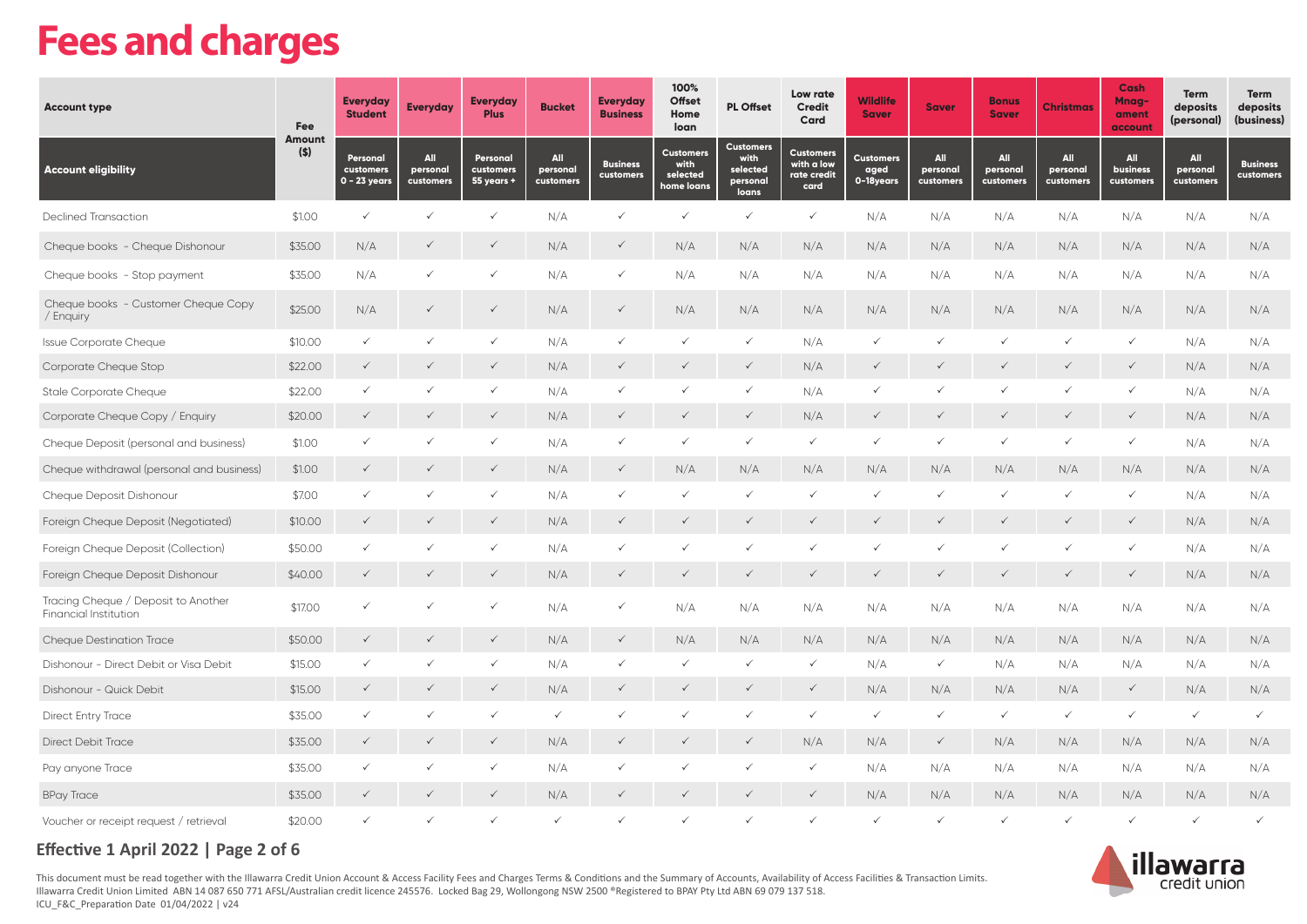| Term deposit - opened on or after to 1 October 2019 |                                                                  |
|-----------------------------------------------------|------------------------------------------------------------------|
| Early Withdrawal Fee                                | \$30.00                                                          |
| % of term elapsed at the early termination date     | Interest rate reduction<br>(expressed as a % of<br>your TD rate) |
| $0\%$ to less than $20\%$                           | 90%                                                              |
| 0% to less than 40%                                 | 80%                                                              |
| $0\%$ to less than 60%                              | 60%                                                              |
| 0% to less than 80%                                 | 40%                                                              |
| $0\%$ to less than $100\%$                          | 20%                                                              |

Seven day notice period required to withdraw funds. No partial redemptions allowed.

| Term deposit - opened prior to 1 October 2019                                                                                      |         |  |  |  |  |  |
|------------------------------------------------------------------------------------------------------------------------------------|---------|--|--|--|--|--|
| Early Withdrawal Fee                                                                                                               | \$10.00 |  |  |  |  |  |
| Seven day notice period required to withdraw funds Interest Penalty of 2% is deducted from the<br>existing Term Deposit rate.      |         |  |  |  |  |  |
| Other institution ATM direct charge fee                                                                                            | at cost |  |  |  |  |  |
| <b>Christmas Account</b>                                                                                                           |         |  |  |  |  |  |
| Early Withdrawal Fee                                                                                                               | \$5.00  |  |  |  |  |  |
| Charged when you make a withdrawal from your Christmas Account outside the 'free' period of the<br>1st of November to 31st January |         |  |  |  |  |  |
| <b>Special services</b>                                                                                                            |         |  |  |  |  |  |
| Other institution ATM direct charge fee                                                                                            | at cost |  |  |  |  |  |
| Cash withdrawals from a rediATM                                                                                                    | at cost |  |  |  |  |  |

| <b>Bank Cheque</b>                                                                | at cost           |
|-----------------------------------------------------------------------------------|-------------------|
| Bank@Post (exchange of notes/coin for alternative denominations of<br>notes/coin) | at cost           |
| Branch (exchange of notes/coin for alternative denominations of notes/<br>coin)   | \$10.00           |
| Coin deposit fee over \$100                                                       | 5% of coin amount |
| Domestic Telegraphic Transfers: Overnight                                         | \$15.00           |
| Domestic Telegraphic Transfers: Same Day                                          | \$30.00           |
| Incoming Telegraphic Transfer                                                     | \$10.00           |

| <b>International transactions</b>                                                                                                                                                   |                                |
|-------------------------------------------------------------------------------------------------------------------------------------------------------------------------------------|--------------------------------|
| Travelex foreign currency                                                                                                                                                           | Free                           |
| Visa Overseas Card Transaction Multicurrency Fee                                                                                                                                    | 3% of the total<br>transaction |
| National and International Draft                                                                                                                                                    | \$15.00                        |
| Western Union Telegraphic Transfer (Foreign currency) - Staff assisted                                                                                                              | \$30.00                        |
| Western Union Telegraphic Transfer (AUD) - Staff assisted                                                                                                                           | \$50.00                        |
| Internet banking Telegraphic Transfer (Foreign currency)                                                                                                                            | \$20.00                        |
| Western Union Inward Telegraphic Transfer (Foreign currency)                                                                                                                        | Free                           |
| Stop payment on a Draft or copy of a Draft                                                                                                                                          | \$35.00                        |
| Cash Passport Card                                                                                                                                                                  | 1% of \$A equivalent           |
| Incoming International Telegraphic Transfer                                                                                                                                         | \$10.00                        |
| Miscellaneous transactions and activities                                                                                                                                           |                                |
| <b>State Treasury Refund Request</b>                                                                                                                                                | \$25.00                        |
| <b>Administration and service fees</b>                                                                                                                                              |                                |
| eStatements available online since 2017                                                                                                                                             | Free                           |
| Statement/transaction listing (last 7 years) per statement                                                                                                                          | \$5.00                         |
| Statement/transaction listing (greater than 7 years) per statement                                                                                                                  | \$15.00                        |
| <b>Document copy fee -</b> payable when we provide you with additional cop-<br>ies of documents relating to your current loan.                                                      | \$7.00                         |
| Historical document retrieval - payable when we provide you with<br>copies of historical documents (greater than 2 years old)                                                       | \$20 per hour (min \$20)       |
| <b>Interest recalculation fee -</b> payable when we have to recalculate your<br>loan or deposit interest, including any benefit reviews.                                            | \$30 per hour (min \$30)       |
| <b>Exceeding available funds fee -</b> payable when you overdraw your<br>savings or exceed your approved limit account without arrangement.                                         | \$15.00                        |
|                                                                                                                                                                                     |                                |
| Account confirmation certificate fee - payable when you request us<br>to supply certificate your accounts or loans by a written certificate,<br>reference or completion of an audit | \$15.00                        |

**Re-documentation fee** (home loan only) \$300.00



# **Effective 1 April 2022 | Page 3 of 6**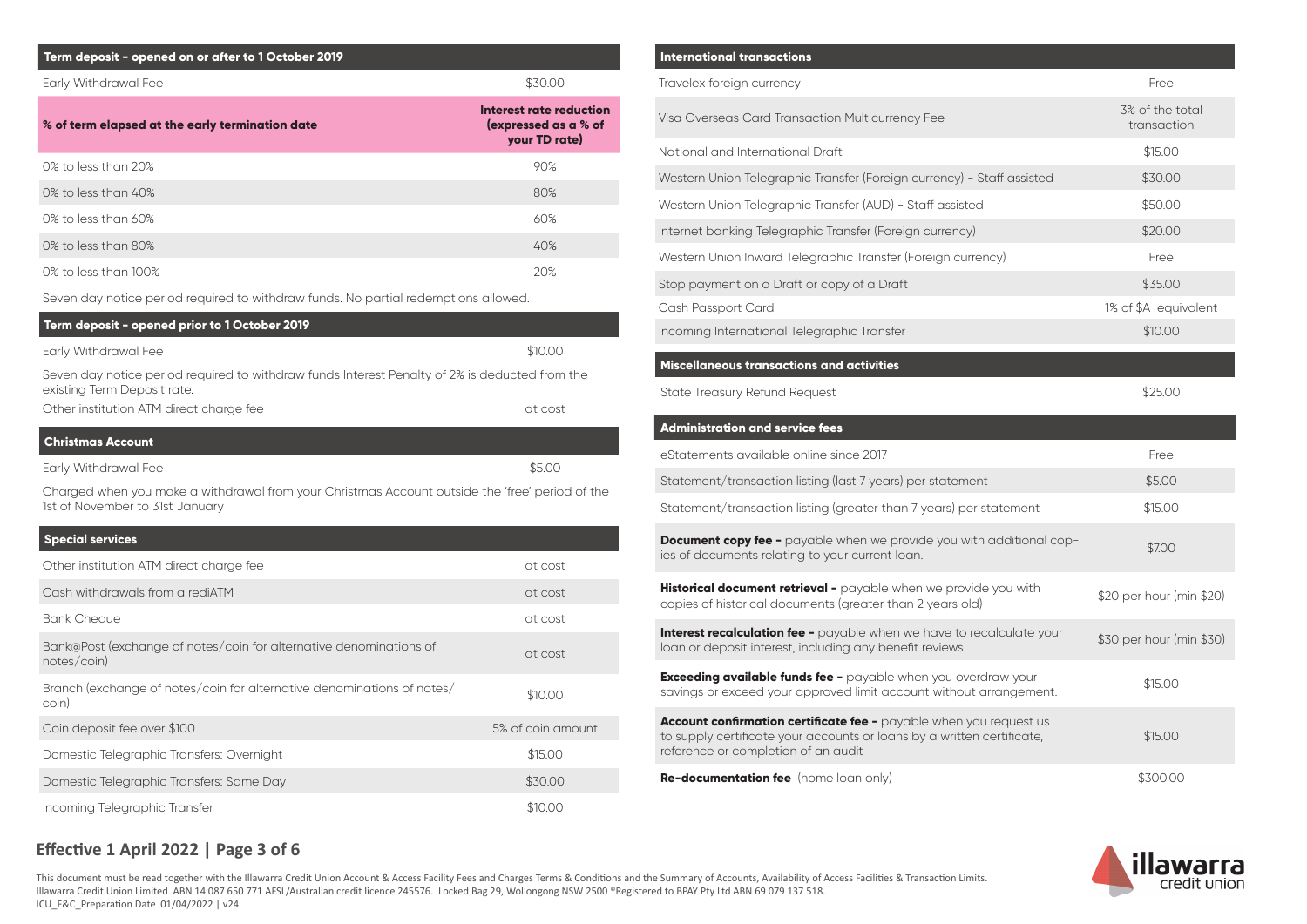#### **Rate lock fee -** lock in a fixed home loan rate for maximum of 90 days

0.15% of application amount or a min of  $$500$  to a max of  $$1000$ 

**Dormant Account -** payable when no transactions have been made on **Dormant Account -** payable when no transactions nave been made on \$15.00 per account your account for one year or more. (per account per year)

#### **Loan application fees**

The application fee covers the cost of assessing, documenting and establishing your loan:

| Home loan                                          | \$600          |
|----------------------------------------------------|----------------|
| Personal loan                                      | \$200          |
| Increase or variation to an existing mortgage loan | \$300          |
| Personal overdraft                                 | \$200          |
| Business loan or overdraft                         | on application |
| Small business loan                                | \$125          |
| Topup                                              | \$300          |

### **Redraw fees**

Payable when you redraw advance repayments from your loan:

| Basic loan (home or investment)       | \$50 per redraw |
|---------------------------------------|-----------------|
| Bare Essentials (staff assisted only) | \$50 per redraw |
| Business or commercial loan           | \$50 per redraw |
| Small business loan                   | \$50 per redraw |
| All other loans                       | Nil             |

#### **Loan administration fees**

A fee payable on loans as listed:

| Online Secured Personal Loan | \$5 per month  |
|------------------------------|----------------|
| Green Car Loan               | \$12 per month |
| Green Eco Loan               | \$12 per month |
| Investment loan              | \$8 per month  |
| <b>Business loans</b>        | \$8 per month  |

| Small business loan                                                                         | \$8 per month   |  |  |  |
|---------------------------------------------------------------------------------------------|-----------------|--|--|--|
| Business overdrafts                                                                         | \$250 per annum |  |  |  |
| The Works Package                                                                           | \$395 per annum |  |  |  |
| The Works (for applications received before 24 Sep 2020)                                    | \$250 per annum |  |  |  |
| <b>Early repayment fees</b>                                                                 |                 |  |  |  |
| Payable if you pay out your home or investment loan prior to the agreed term: Refer to loan |                 |  |  |  |

contract for full details.

Fixed Rate loan economic cost

#### **Switching fees**

Payable when you convert your loan to another loan product type: The Works Package, Bare Essentials or The Standard home loan \$300 Automatic switching to variable rate loan on expiry of a fixed rate term incurs no fee.

#### **Overdraft line fee**

An annual fee payable on overdraft facilities as listed:

| Unsecured personal overdraft |  |
|------------------------------|--|
|                              |  |

| Product refix fee                 |     |
|-----------------------------------|-----|
| A fee payable on loans as listed: |     |
| The Bare Essentials               | \$0 |
| Standard home loan                | \$0 |
| The Works Package                 | \$0 |
|                                   |     |

#### **Property substitution fee**

Payable when you wish to change the security that is securing your Payable when you wish to change the security that is securing your \$300 per property<br>mortgage loan

Legal disbursement fees may also be payable. Application fees and/or switch fees may also be payable where loans are switched or increased.



# **Effective 1 April 2022 | Page 4 of 6**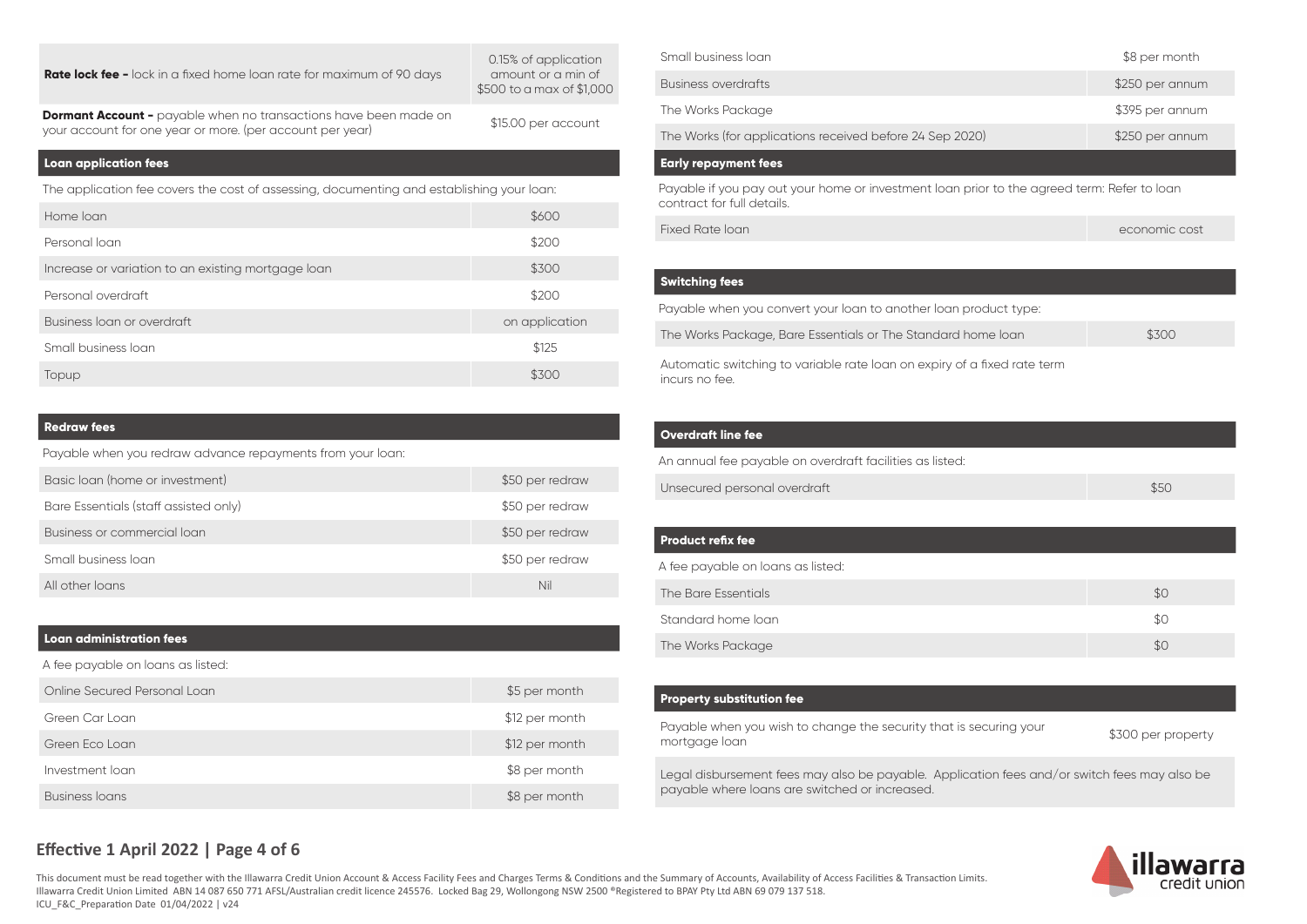#### **Discharge of Mortgage Security fees**

| Payable to the Credit Union on clearance of your secured loan when we have to prepare discharge<br>of security documents (per mortgage).            |                                                   |  |
|-----------------------------------------------------------------------------------------------------------------------------------------------------|---------------------------------------------------|--|
| For contracts signed before 24 October 2019                                                                                                         | \$250.00                                          |  |
| For all other contracts                                                                                                                             | \$350.00                                          |  |
| <b>Consent fee</b>                                                                                                                                  |                                                   |  |
| Payable when you ask us to consent to variations to the title held by us<br>as security (e.g. plans of subdivision, second or subsequent mortgages) | \$150 plus solicitors/<br>agents costs            |  |
| <b>Valuation fee</b>                                                                                                                                |                                                   |  |
| Payable to the Credit Union's approved valuer when a valuation is<br>required.                                                                      | at cost or min of \$250,<br>whichever is greater. |  |
| <b>Progress inspection fees</b>                                                                                                                     |                                                   |  |
| Payable when progress inspections are required for construction loans                                                                               | at cost                                           |  |
| <b>Additional security fees</b>                                                                                                                     |                                                   |  |
| Payable when there is more than one security property to a loan                                                                                     | \$220.00 per security                             |  |
| <b>Guarantee security fees</b>                                                                                                                      |                                                   |  |
| Payable when a guarantee is required as part of the security                                                                                        | \$220.00                                          |  |

#### **Legal fees**

Payable to the Credit Union's approved solicitor when a legal fee is at cost<br>required

#### **Loan security fees**

Payable to our solicitors, agents, Land & Property Information Office and other government (local and state) authorities for various loan security ancillary documents such as:

| Title search                          | at cost |
|---------------------------------------|---------|
| Registration of mortgage documents    | at cost |
| Registration of discharge of mortgage | at cost |
| Sundry document lodgement fees        | at cost |

| Postponement of mortgages           | at cost |
|-------------------------------------|---------|
| Mortgage stamp duty                 | at cost |
| Lodgement and withdrawal of caveats | at cost |
| Change of name                      | at cost |
| Title deed production               | at cost |
| Disbursement fees                   | at cost |

#### **Enforcement expenses**

Payable when we have to contact you regarding arrears on your loan or credit facility:

| Arrears notice                | \$20.00 |
|-------------------------------|---------|
| Default notice                | \$50.00 |
| Credit Bureau default listing | \$20.00 |
| Legal enforcement expenses    | at cost |

#### **Performance bond guarantee fee**

Payable when the Credit Union issues a bond on your behalf: Plus application fee.

\$300 per annum or part thereof

#### **Other fees and charges**

Other fees and charges are payable in relation to government taxes, specific charges imposed on the Credit Union & the cost of services provided to members. Fees are incurred at the time the Credit Union processes the transaction, unless otherwise stated. These fees are in addition to any monthly account keeping fees.

#### **Government charges**

Where Government charges and taxes apply to any account, these will be passed on to customers. These charges and taxes may be charged at any time.



## **Effective 1 April 2022 | Page 5 of 6**